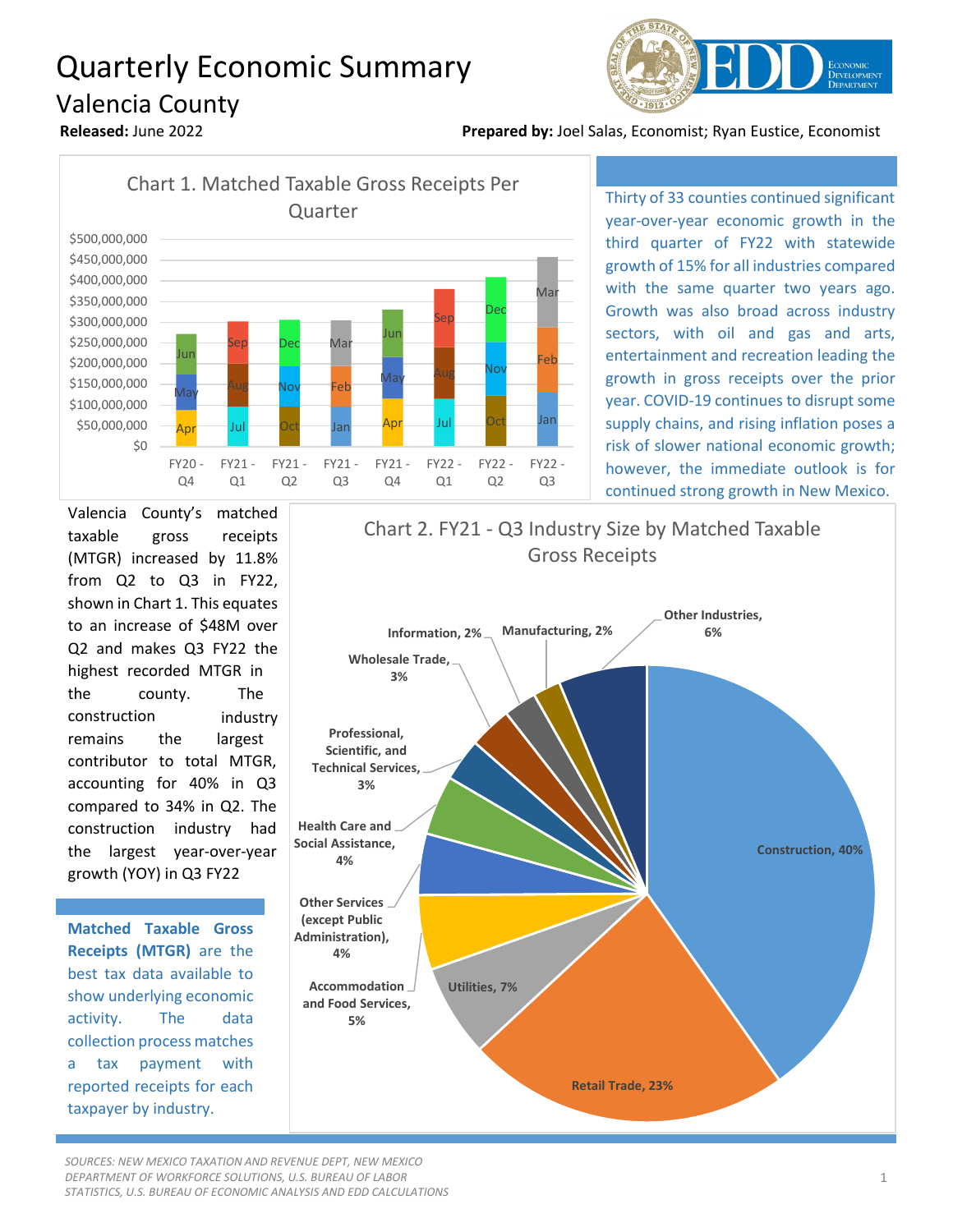## Quarterly Economic Summary Valencia County



| Table 1. FY22 - Q3 Matched Taxable Gross Receipts by Industry |           |                |    |                   |              |              |                 |        |
|---------------------------------------------------------------|-----------|----------------|----|-------------------|--------------|--------------|-----------------|--------|
| <b>Industries</b>                                             | FY22 - Q3 |                |    | <b>YOY Growth</b> | YOY % Change |              | 2-Year % Change |        |
| Accommodation and Food Services                               | \$        | 24,178,345     | \$ | 1,039,576         |              | 4%           |                 | 24%    |
| Administrative/Support & Waste Management/Remediation         | Ś         | 6,909,824      | -S | 3,027,574         |              | 78%          |                 | 133%   |
| Agriculture, Forestry, Fishing, and Hunting                   |           | 463,452        | Ŝ. | (414, 809)        |              | $-47%$       |                 | 23%    |
| Arts, Entertainment, and Recreation                           |           | 654,092        | Ŝ  | 60,559            |              | 10%          |                 | 22%    |
| Construction                                                  | \$        | 183,814,057    | Ŝ. | 91,987,963        |              | 100%         |                 | 159%   |
| <b>Educational Services</b>                                   | Ś         | 713,877        | Ŝ  | 422,933           |              | 145%         |                 | 146%   |
| Finance and Insurance                                         | \$        | 1,245,533      | S  | 224,373           |              | 22%          |                 | 65%    |
| <b>Health Care and Social Assistance</b>                      |           | 19,237,574     | S  | 4,840,767         |              | 34%          |                 | 31%    |
| Information                                                   |           | 10,663,952     | S  | 3,144,813         |              | 42%          |                 | $-36%$ |
| Management of Companies and Enterprises                       | \$        |                | \$ |                   | N/A          |              | N/A             |        |
| Manufacturing                                                 | \$        | 8,893,725      | Ś. | 2,999,968         |              | 51%          |                 | 123%   |
| Mining, Quarrying, and Oil and Gas Extraction                 |           | 46,974         | S  | 27,767            |              | 145% N/A     |                 |        |
| Other Services (except Public Administration)                 |           | 19,849,548     | \$ | 2,290,599         |              | 13%          |                 | 37%    |
| Professional, Scientific, and Technical Services              |           | 13,814,091     | S  | 3,748,173         |              | 37%          |                 | 77%    |
| <b>Public Administration</b>                                  |           |                |    | (17, 650)         |              | $-100\%$ N/A |                 |        |
| Real Estate and Rental and Leasing                            |           | 8,591,369      | Ŝ  | 3,662,799         |              | 74%          |                 | 98%    |
| <b>Retail Trade</b>                                           | Ś         | 104,685,926    | Ŝ. | 15,752,880        |              | 18%          |                 | 57%    |
| <b>Transportation and Warehousing</b>                         |           | 4,123,390      | Ŝ. | 1,291,334         |              | 46%          |                 | 63%    |
| <b>Unclassified Establishments</b>                            |           | 5,918,985      | S  | 4,430,754         |              | 298%         |                 | 220%   |
| Utilities                                                     |           | 29,925,114     | S  | 7,254,458         |              | 32%          |                 | 37%    |
| <b>Wholesale Trade</b>                                        |           | 13,671,264     | -S | 7,097,034         |              | 108%         |                 | 126%   |
| <b>All Industries</b>                                         | \$        | 457,465,831 \$ |    | 152,882,344       |              | 50%          |                 | 79%    |

 when compared to the other industries. This increase in MTGR was \$92M more than that of the same quarter in the preceding year. This makes Q3 FY22 the highest MTGR ever reported (\$183.8M) for the construction industry in the county. This amount is \$44.8M higher than the second closest quarter for the industry.

Year-to-date annual gross receipts tax (GRT) revenue collections for FY22 have already surpassed those of FY21 with one full quarter remaining. GRT revenue collections increased by \$603K, or 10.9%, from Q2 FY22 to Q3 FY22 and shown in Chart 4.



*SOURCES: NEW MEXICO TAXATION AND REVENUE DEPT, NEW MEXICO DEPARTMENT OF WORKFORCE SOLUTIONS, U.S. BUREAU OF LABOR STATISTICS, U.S. BUREAU OF ECONOMIC ANALYSIS AND EDD CALCULATIONS*